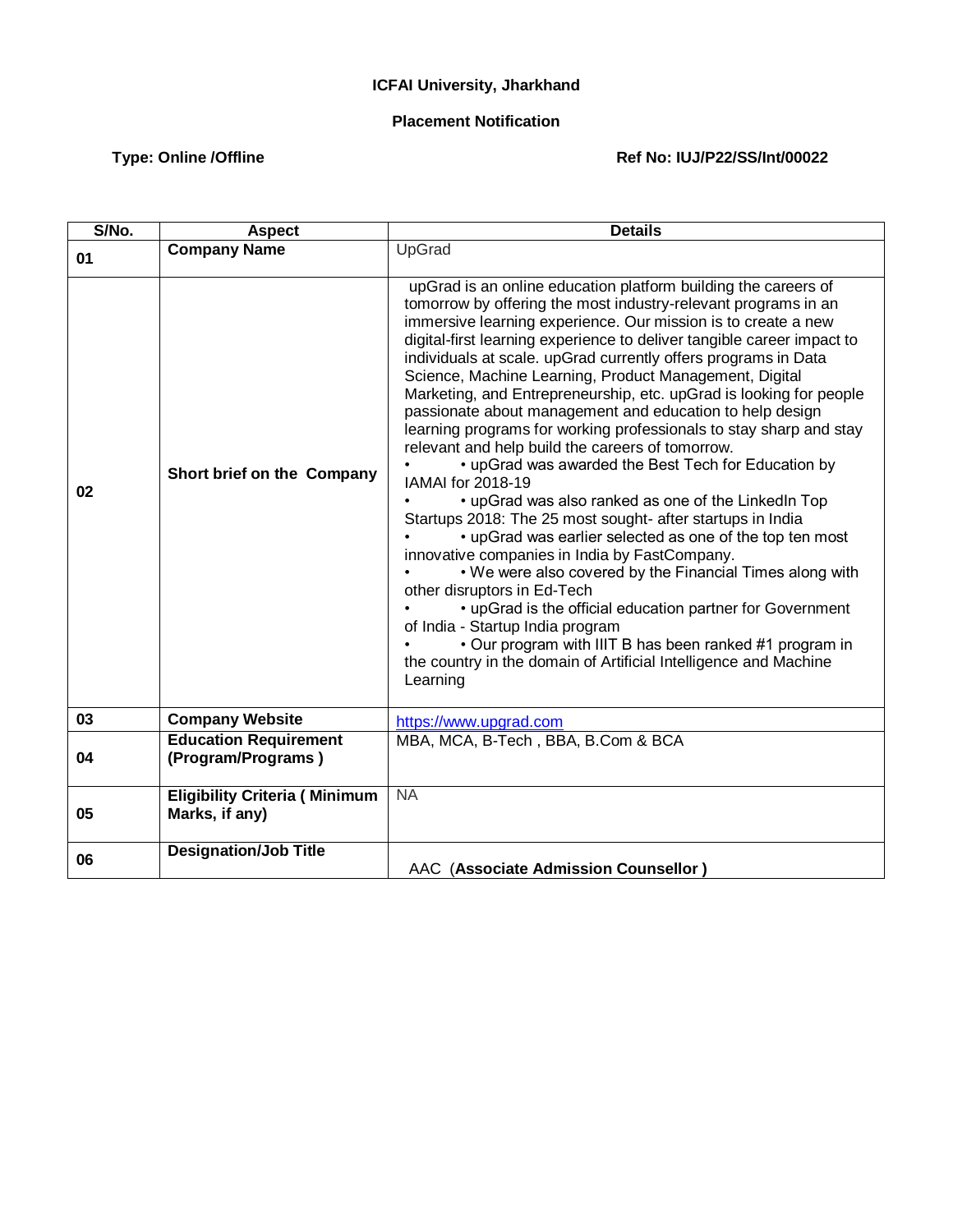| 07 | <b>Job Description</b>              | <b>Role Summary</b><br>Individual with outstanding English communication skills (written<br>and verbal), interpersonal and presentation skills. We are looking<br>out for candidates who can handle pressure, in a highly<br>revenue/number driven culture and the responsibility lies on your<br>shoulder.<br><b>Roles &amp; Responsibilities</b><br>• Being a mentor and guide, who potential learners can<br>look up to for career advice.<br>• Counselling potential learners, helping them plan their<br>career path and understanding how upGrad can catalyse their<br>career.<br>• Carrying weekly enrollment/revenue and collection<br>targets.<br>• Establishing the uniqueness and effectiveness of<br>upGrad's model of online/blended learning.<br>• Owning the complete sales closing life cycle for leads<br>assigned to you. This includes making phone/video calls, product<br>demonstration, sales closing and post-sales relationship<br>management.<br>• Maintaining a detailed database of all the interactions on<br>the CRM with the leads and providing constant feedback to the<br>marketing team on lead quality.<br>• Minimum of 100+ Dials every day with 40+ Connects.<br>• 2 hours of talk time on an average per day & 1 Video<br>Session<br>• 2 enrolled students per week.<br>• Weekly revenue targets to be met consistently.<br><b>Work Location &amp; Working Days</b><br>• Mandatory Work from Office Role from Day 1<br>• Tuesday – Sunday Cycle (Monday Week Off) |
|----|-------------------------------------|---------------------------------------------------------------------------------------------------------------------------------------------------------------------------------------------------------------------------------------------------------------------------------------------------------------------------------------------------------------------------------------------------------------------------------------------------------------------------------------------------------------------------------------------------------------------------------------------------------------------------------------------------------------------------------------------------------------------------------------------------------------------------------------------------------------------------------------------------------------------------------------------------------------------------------------------------------------------------------------------------------------------------------------------------------------------------------------------------------------------------------------------------------------------------------------------------------------------------------------------------------------------------------------------------------------------------------------------------------------------------------------------------------------------------------------------------------------------------------------------------------|
| 08 | Location                            | Mumbai, Bangalore, Hyderabad, Kolkata, Ahmedabad & Pune                                                                                                                                                                                                                                                                                                                                                                                                                                                                                                                                                                                                                                                                                                                                                                                                                                                                                                                                                                                                                                                                                                                                                                                                                                                                                                                                                                                                                                                 |
| 09 | <b>Selection Process</b>            | <b>Mandatory Documents</b><br>Please note, whoever is applying for the role, they must have the<br>following<br>1) PAN Card<br>2) Aadhar Card<br>3) Completed College Degree/ Graduation/ Provisional Certificate<br>Screening process -<br>• Stage 1: Registration through google forms provided by upGrad<br>• Stage 2: Round 1 - Group Discussion<br>• Stage 2: Business Round (Video call Interview)                                                                                                                                                                                                                                                                                                                                                                                                                                                                                                                                                                                                                                                                                                                                                                                                                                                                                                                                                                                                                                                                                                |
| 10 | <b>Salary (Rs/Month/Annually)</b>   | Post Graduate: 4LPA (Fixed) + 4 LPA (Variable)<br>Under Graduate: 3.5LPA(fixed)+ 4 LPA(Variable)                                                                                                                                                                                                                                                                                                                                                                                                                                                                                                                                                                                                                                                                                                                                                                                                                                                                                                                                                                                                                                                                                                                                                                                                                                                                                                                                                                                                        |
| 11 | Any other benefits                  | As per the company norm                                                                                                                                                                                                                                                                                                                                                                                                                                                                                                                                                                                                                                                                                                                                                                                                                                                                                                                                                                                                                                                                                                                                                                                                                                                                                                                                                                                                                                                                                 |
| 12 | <b>Tentative date for Interview</b> | 25/02/2022                                                                                                                                                                                                                                                                                                                                                                                                                                                                                                                                                                                                                                                                                                                                                                                                                                                                                                                                                                                                                                                                                                                                                                                                                                                                                                                                                                                                                                                                                              |
| 13 | Link for registration               | https://forms.gle/dXjvrdcr5MTvx8ku9                                                                                                                                                                                                                                                                                                                                                                                                                                                                                                                                                                                                                                                                                                                                                                                                                                                                                                                                                                                                                                                                                                                                                                                                                                                                                                                                                                                                                                                                     |
| 14 | <b>Last Date to Apply</b>           | 23/02/2022                                                                                                                                                                                                                                                                                                                                                                                                                                                                                                                                                                                                                                                                                                                                                                                                                                                                                                                                                                                                                                                                                                                                                                                                                                                                                                                                                                                                                                                                                              |
| 15 | Person to be contacted              | Prof. Sumit Kumar Sinha                                                                                                                                                                                                                                                                                                                                                                                                                                                                                                                                                                                                                                                                                                                                                                                                                                                                                                                                                                                                                                                                                                                                                                                                                                                                                                                                                                                                                                                                                 |